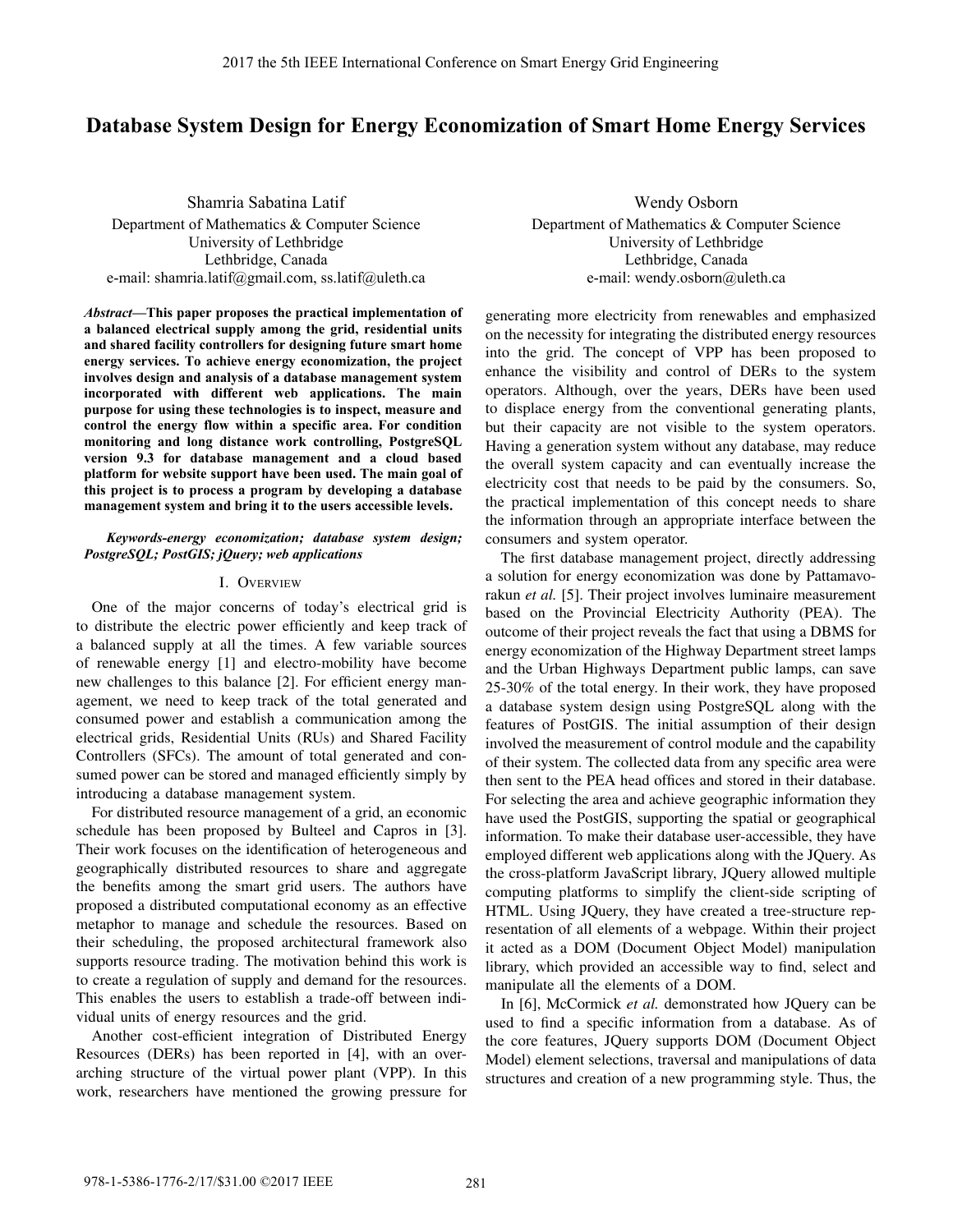JQuery library can be used to allow the creation of powerful dynamic webpages and web applications, while incorporating JavaScript functionality.

In [7], Piórkowski described the features of MySQL spatial and PostGIS implementations of spatial data standards. PostGIS is an open-source software program that allows to incorporate "light-weight" geometries and indexes for mixed spatial/non-spatial queries. The software added support to locate geographic objects for SQL specification from the Open Geospatial Consortium (OGC). However, this program can also be considered as the database extender for an object relational database, like PostgreSQL.

The rest of this paper proceeds as follows: Section I above provides an overview along with the literature review. Related terminologies and concepts are provided in Section II. Section III illustrates the main idea of the project, and steps required to create a database along with the web applications. Design and analysis of this project are studied in Section IV. At the end, Section V concludes the report with a summary and future possibilities of application.

## II. FUNDAMENTAL TERMINOLOGIES & **CONCEPTS**

the fundamental terminologies and concepts required to realize and implement the project. These definitions are based on the resources provided by Clifford [3], Momjian [8], Heninger [9], Kirda [10], and Kaur [11]. This section attempts to familiarize the readers with

#### *A. Database Management System (DBMS)*

A database is an organised collection of data, consisting of schemas, tables, queries or other objects. According to Clifford, "A database system configures a storage model in accordance with a hierarchical tree-like structure to enable fast and comprehensive data extraction functions" [3]. A database management system corresponds to a system software to create and efficient management of databases. The DBMS essentially serves as an interface between the database and end users or application programs. Efficient use of a DBMS enables the end users to create, update or delete data in a database.

### *B. PostgreSQL*

PostgreSQL, also known as the Postgres, is an open source, object relational database management system. More often it is considered as the relational database system with additional object-oriented features. This additional features may emphasize on extendibility and standards-compliance. As a database server, PostgreSQL provides better support for multiprocessor environment. The primary function of this database server is to store data and allow secure retrieval in terms of software applications. In a database management system, logical operation performed on a single data is called transaction. PostgreSQL is ACID (Atomicity, Consistency, Isolation, Durability) compliant for all the database transaction. This results in a support for foreign keys, joins, views, triggers and stored procedures in multiple languages [10]-[11].

#### *C. Client-side Scripting*

Client-side scripting can be classified as a class of computer program, that is executed in the client-side by different web browser. As an important part of dynamic HTML (DHTML) this enables webpages to be scripted from the user platform [12].

#### *D. Server-side Scripting*

A server-side scripting language is designed to use for web development. This is more likely used as an interpreter or an executable common gateway interface. The main advantage of using a server-side scripting language lies on the fact that, it can be used in combination with various web template systems to build a framework. Some examples of server-side scripting languages include PHP, Perl, and Ruby [9].

#### *E. Web Applications*

In the field of computing, a web application is considered as a software application of client-server. With the help of a web app, the client or user interface runs a web browser. Generally, websites are most likely referred as the web applications since they have similar functionality to a desktop software application. Per [11], "web is highly programmable environment, which allows the immediate deployment of large and diverse range of applications". However, in contrast to the websites, web applications use web documents. These web documents are usually written in a standard format, e.g. HTML/Javascript and are supported by the web browsers. As the computer programs, web applications allow client to submit and retrieve data to/from database over the internet using a preferred web browser.

### III. PROJECT IDEA

To facilitate the modern residential communities, it is necessary to study the energy demand and keep a track of the total power consumption of all the equipment. Creating a database of power consumption, for all these different elements, will enable us to determine the total power consumed by a specific area. The records can also provide an idea of the cost for total electricity purchase for each RU or SFC within the area. Based on the energy demand provided by the database server, electrical grids can sell its energy to the SFCs and the RUs in a controlled manner [13]. That is how the system may prove to be efficient to create a revenue among RUs, SFCs and the grid. Additionally, we can also use the same database to keep track of the generated electricity by the available Distributed Energy Resources (DERs).

For achieving the energy economization, we propose to construct a database system using the PostgreSQL for tracking the power generation, distribution and consumption. PostgreSQL is an open source object-relational database system. The system architecture of this database, provides data integrity as well as system reliability. As a database system, PostgreSQL can be run on all major operating systems. It can support most of the SQL data types and is enable to store large binary objects. It also provides native programming interfaces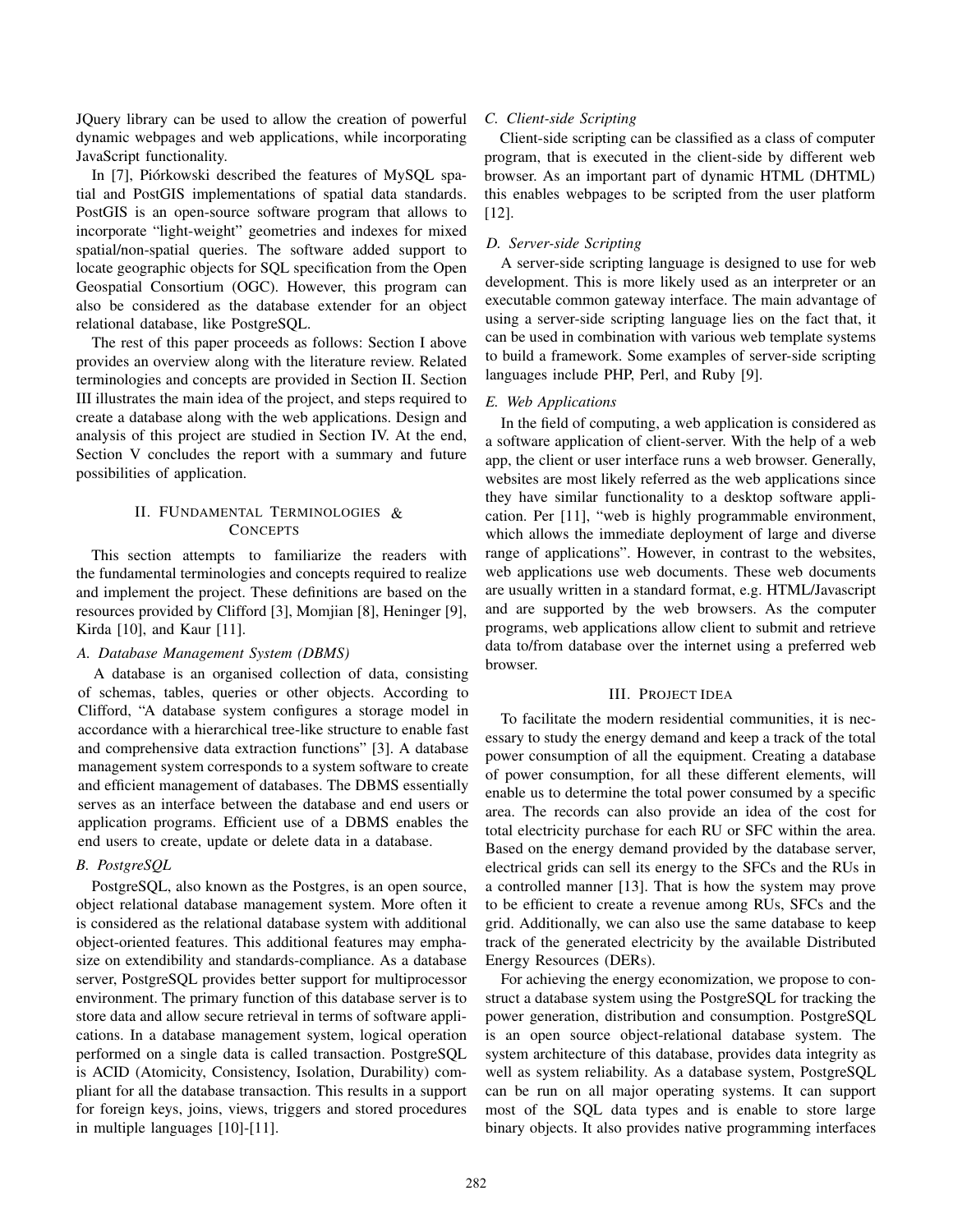

Figure 1. Web application model.

for C/C++, Java, Net, Perl, Python, Ruby, Tel, ODBC and exceptional documentation [5]. This helps to proactively manage the server from a single common interface. Availability and easy accessibility of Linux or Windows, equipped with modern technology of web application framework can provide a pathway towards an efficient energy management system. Adapting web application framework, PHP, Javascript, CSS, and HTML we can also create an accessible database server to measure the total power demand for a specific area. This allows users to access and retrieve proper information of total power consumption and helps to ensure a balanced distribution of power.

For creating an accessible database server, we have adopted the structure technology of web application development. It can employ advantages of flexibility and extensibility for the database management system. These data can be presented to the user using the web browsers. Usually, information is generated dynamically in a specific format in HTML through the web server. Web applications query the content repository database and dynamically generate web documents to serve the clients. The client side script is on form of Java Script that permits dynamic elements on each page. The proposed system architecture is shown in Fig. 1.

#### IV. DATA BASE SYSTEM DESIGN

This section aims to provide an overview of the design steps required to bring this project to the users accessible level. Necessary steps are specified within the sub-sections, staring from the database design to the user accessible webpage.

## *A. Database Design for Total Power Consumption*

As a case study, we considered the City of Lethbridge, Alberta. We illustrated the power consumption scenario within a specific area code, which contains twelve houses<sup>1</sup>. To provide a power consumption record for five major electrical equipment for each of these houses, first we need to create a database. The power consumption measurement can be collected either from the meter side or from the head office of the electricity distribution centre. To create the database, we have used PostgreSQL (version 9.3). This version of PostgreSQL

<sup>1</sup>information obtained from the Canada Post database

benefits the users in terms of having the materialized view of a query. This also enables the query to be executed and used to populate the view, when a command is issued. A materialized view of a query has many of the same properties as of a table, except the automatic generation of OIDs. Using the software, we have created a table consisting of: SFC equipment list, consumed power by the SFC equipment, equipment list for the total of 12 residential units and the consumed power for each of the equipment of these residential units. One efficient way to search for data within the database is to open the Query tool, select Graphical Query Builder and select the column of information that a customer want to retrieve from the database. The steps are shown in Fig. 2.

#### *B. Introduction of the Web Applications and Webpage*

Introduction of such a DBMS can help to create a record of power consumption within the residential units and associated shared facility controllers, categorized by their postal code. These records can usually be kept within the system administration of the power distribution centres. Now, for efficient energy economization, customers purchasing the electricity from the grid need to know the records of power consumption and the total generated power by the DERs. So, to make the database user accessible I have incorporated different web applications to create a website. The functional layout of the proposed webpage is illustrated in Fig. 3.

This project also utilizes a cloud based platform, Caspio, for providing information within the webpage. The information for a specific postal code may include:

- 1) The total generated power of the nearest power plant
- 2) The total generated power by the DERs, and
- 3) The total consumed power by the RUs and SFCs within that specific area.

The webpage can be designed in such a way so that when a consumer enters the required fields of information (e.g. City and Postal Code), the page will direct to the result that are embedded within the HTML code generated by Caspio. Caspio works in a way of raising the bar for cloud data management and provides the information through a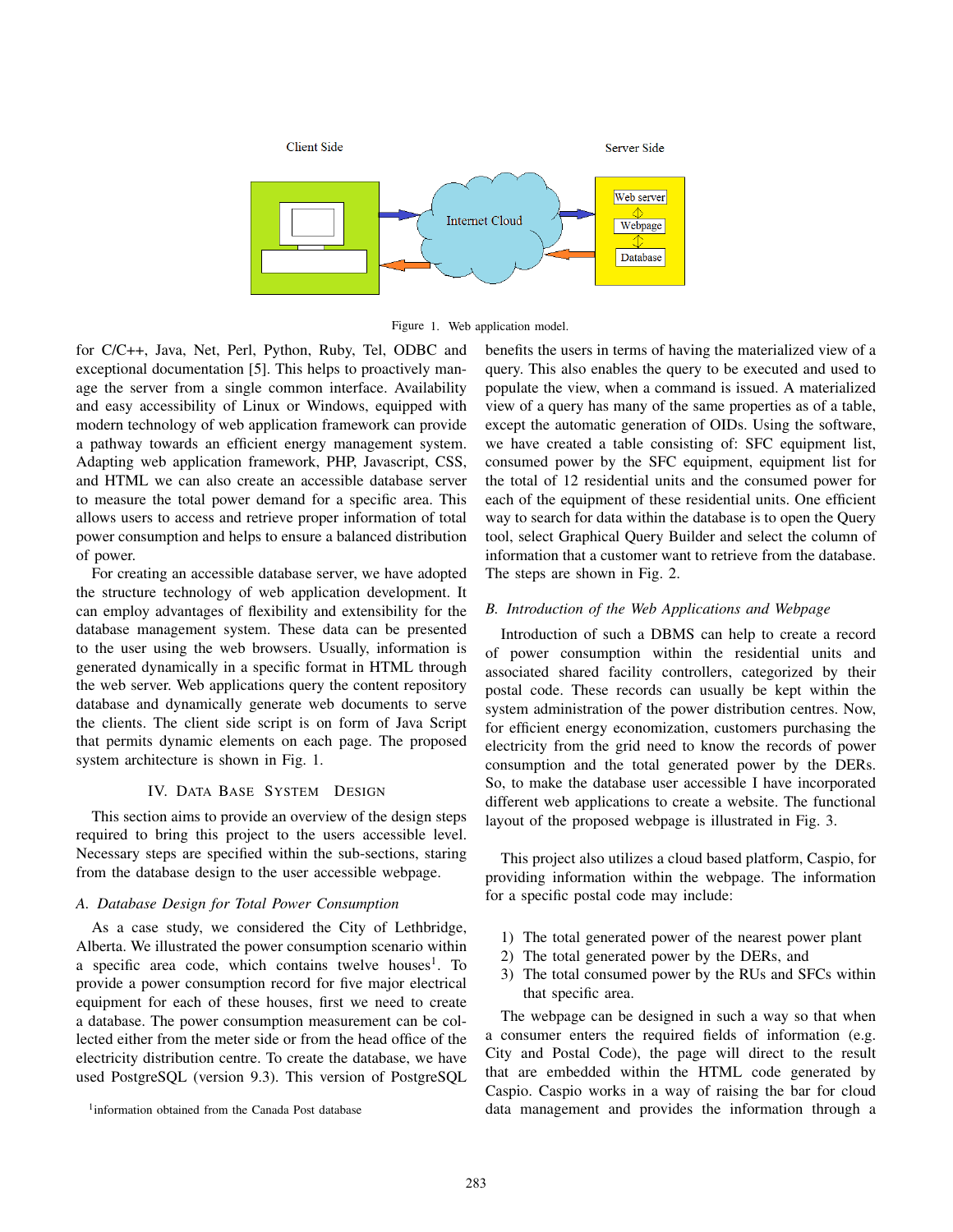

Figure 2. Searching data from the database.

web-based interface. It does not require any installation within the operating system and is designed to centralize cloud database and external database and programs.



Figure 3. Functional flow chart of the proposed webpage.

```
//start HTML table for displaying
//results from query
<head>
<title>Power Consumption data</title>
</head>
<body>
<table width="600" border="1"
cellpadding="1" cellspacing="1">
<tr><th>Electrical equipment for
        Location X </th>
<th> Consumed power
     within the equipment </th></tr>
```
Figure 4. Sketch of PHP Form Handler and HTML header.

### *C. Displaying the Data*

To display the items that can be fetched from the database on the webpage we have illustrated a PHP form handler for fetching and displaying data directly from the database. A example sketch of a PHP form handler is shown in Fig. 4 and Fig. 5.

For displaying the information directly from the database, we can build a HTML table and create a header row (shown the database we need to specify locations associated with the query. Fig. 5 shows the sketch of the PHP form handler needed to fetch and display Info directly from the database. Energy consumption information for location X is then provided by a form connected to this form handler. The second portion of directly from the database. This portion can also be used to format the HTML table row for information, before closing the table. in Fig. 4).To direct the query and fetching data directly from the code shown in Fig. 5 can be used to fetch each record